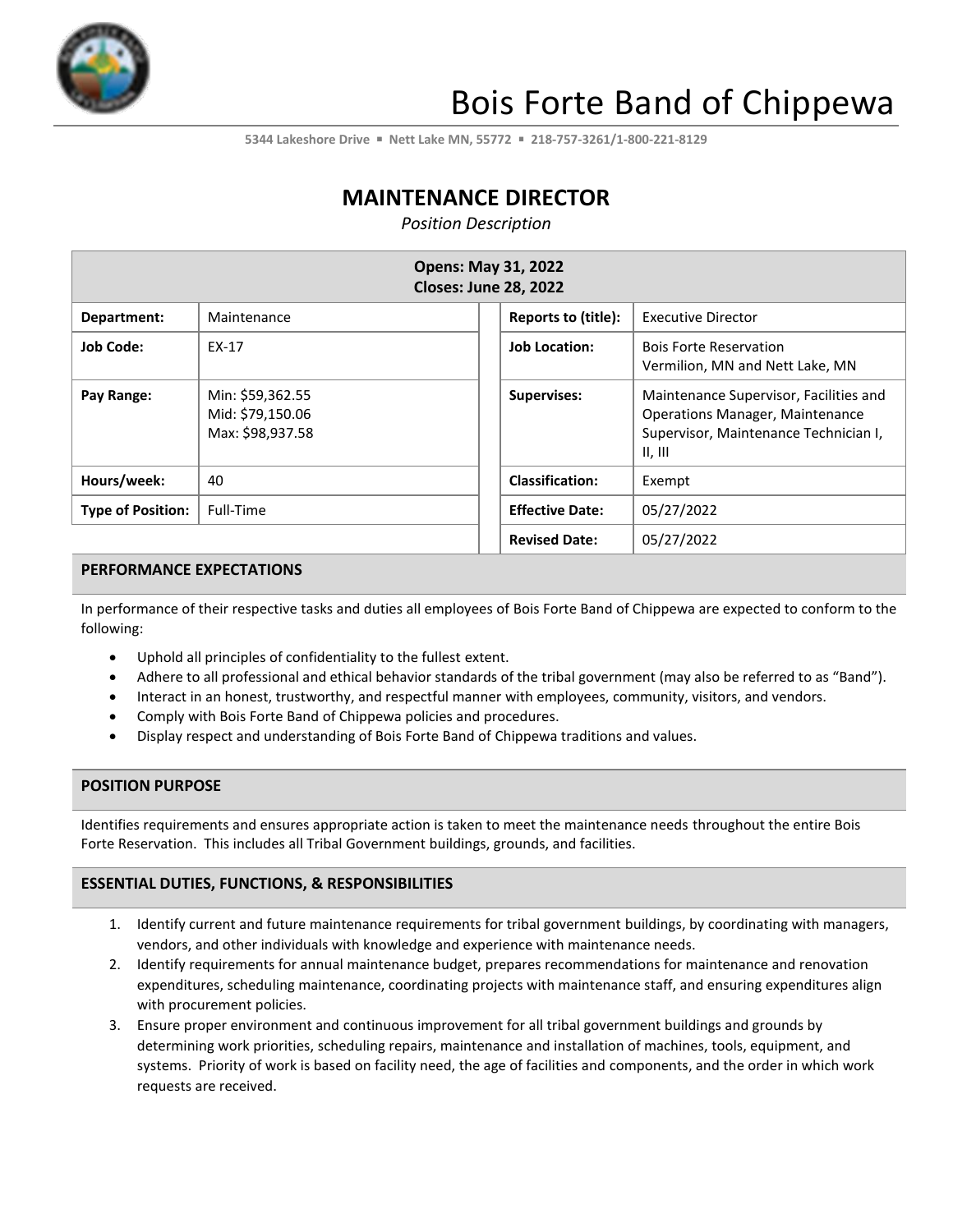### *Position Description*

- 4. Support development and improvements by reviewing new products, equipment, systems, and by discussing equipment and systems needs and motivations with staff, vendors, coordinating activities of technicians, staff, vendors, and contractors for all structures, equipment, and systems.
- 5. Design, implement, and modifies preventive maintenance programs by reviewing maintenance reports and statistics, by reviewing quality control reports, and inspecting operating machines, equipment and system for conformance with operational standards.
- 6. Direct maintenance operations by identifying requirement, forecasting resources, providing oversight for minor construction project, capital improvement projects and daily repair tasks. Assure timely completion of all tasks by providing direction to supervisor, technicians, engineers, vendors, and contractors.
- 7. Protect tribal government staff and visitors by maintaining safe environments throughout the tribal government.
- 8. Prepare and approve specifications for contracted purchase or replacement parts and new equipment and systems for all areas of the tribal government and Bois Forte Reservation.
- 9. Maintain maintenance staff job results by coaching, counseling, and disciplining employees and by planning, monitoring, and appraising job results. Assur the training, annual evaluation, and discipline of maintenance employees.
- 10. Comply with federal, state, tribal and local legal requirements enforce adherence to requirements, and advising administration on needed actions.
- 11. Oversee capital improvement and renovation projects; review project specification; analyzes design, performance standards; ensures tribal government goals are met by performing preliminary and final punch lists for minor constructions projects.
- 12. Maintain professional and technical knowledge by attending education workshops, reviewing professional publications, establishing personal networks and participating in professional societies.
- 13. Oversee the repair and maintenance of Tribal Government buildings, grounds, and other facilities by maintenance staff which may include:
	- o Routine painting, plumbing, electrical, and related activities.
	- $\circ$  Repair window/door screens; weatherization of windows and doors; replacing ceiling tiles; door handle/deadbolt replacement; stripping/waxing floors; carpet cleaning; wash siding and windows.
	- o Fabricate and repair counters, benches, partitions, and other wooden structures.
	- o Paint structures and repair woodwork with carpenter's tools.
	- o Build sheds and other outbuildings.
	- o Change light covers, outlet covers and bulbs.
	- $\circ$  Operate equipment to repair driveways, parking lots and assist in new developments.
	- $\circ$  Mow and trim lawns and shrubbery using mowers and/or hand and power trimmers, rake grass and clear debris from grounds.
	- o Minor plumbing repair.
	- o Repair plaster and lays brick.
	- o Tend, clean, adjust and service furnaces, air conditioners, and other building heating and cooling systems as required
	- $\circ$  Remove snow from sidewalks, driveways and parking areas using snowplow, snow blower and snow shovel and spread snow melting chemicals.
	- o Machinery.
- 14. Direct the service and repair of maintenance equipment and machinery.
- 15. Manage major repairs or additions to building operating systems.
- 16. Requisition supplies and equipment used in cleaning and maintenance.
- 17. Track work orders and complete daily log.
- 18. Inventory control.
- 19. Ensure all maintenance staff perform all assigned tasks according to established safety rules, regulation, practices and promptly report work-related injuries, unsafe conditions, and near-miss incidents to immediate supervisor.
- 20. Assist in funeral arrangements, which includes, preparing rough boxes, if not related.
- 21. Supervise the setup, arrangement, and/or removal of decorations, tables, chairs, ladders, and scaffolding, for events such as banquets and social functions.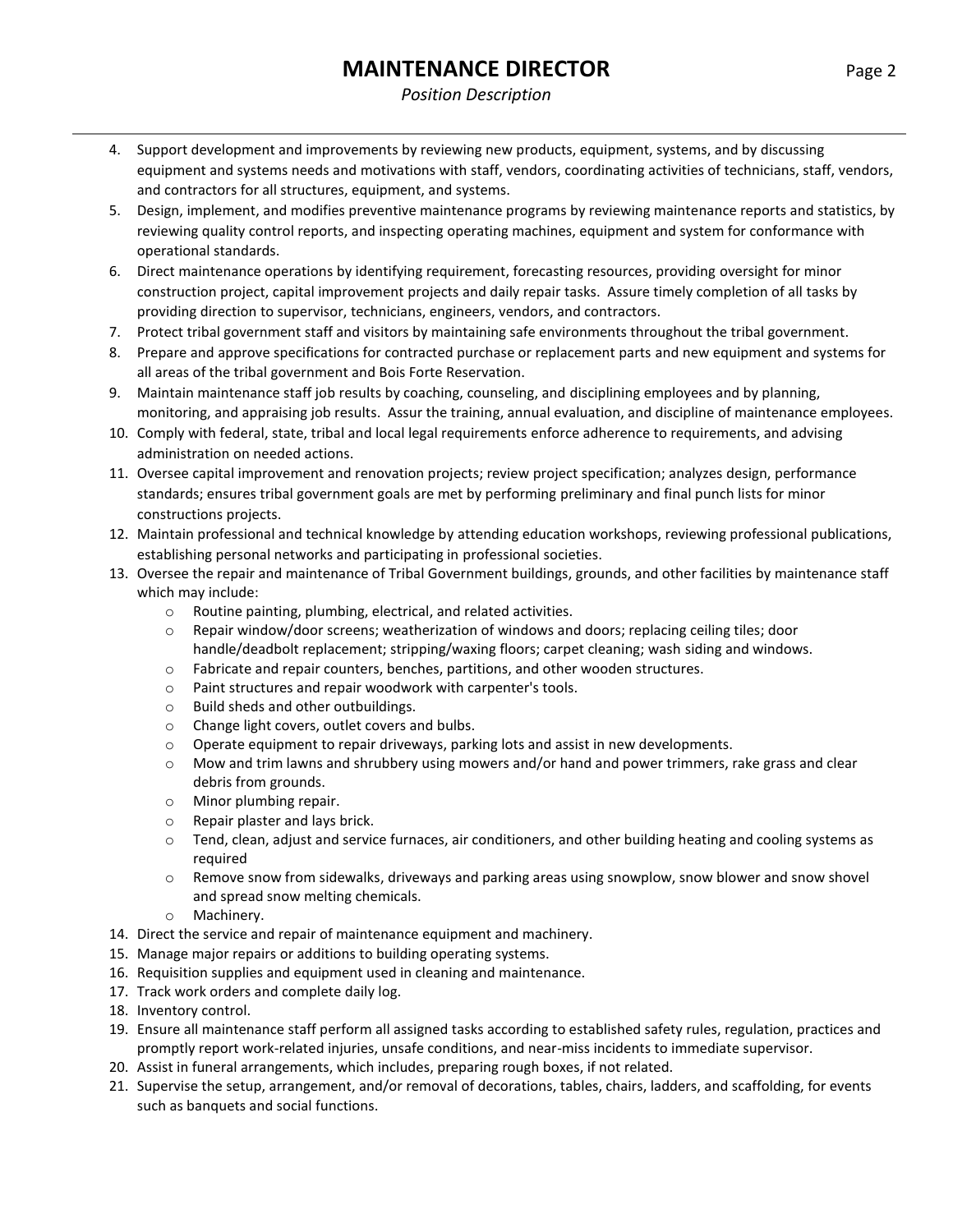#### *Position Description*

- o Install and repair electrical apparatus, wiring, and electrical and electronic components of machinery and equipment
- o Replaces defective electrical switches and other fixtures; visually inspects and test machinery and equipment, using electrical and electronic test equipment; replace electrical breakers.
- $\circ$  Ensure staff cleans and lubricates shafts, bearing, gears and other parts of machinery, using rags, brushes, and grease gun.
- o Listen for unusual sounds from machines or equipment to detect malfunction and discuss machine operation variations with supervisors or other maintenance workers to diagnose problem or repair machine.
- o Dismantle defective machines and equipment and install new or repaired parts, following specifications and blueprints, using precision measuring instruments and hand tools.
- 22. Maintain accountability of assigned vehicles, equipment, tools, and materials.
- 23. Inspect homes.
- 24. Procure materials as required. Estimate and organize material and to determine manpower needs.
- 25. Document all work performed in a manner suitable for auditing purposes including documenting materials used, time required, problems encountered and mileage.
- 26. May be asked to periodically supervise laborers.
- 27. Other responsibilities assigned by supervisor.

**MINIMUM MANDATORY QUALIFICATIONS**

| <u>IVIIIVIIVIUIVI IVIAIVUATUNT QUALII ICATIONJ</u> |                                                                                                                                                                                                                                                                                                                                                                                                                                                                                                                                                                                                                                                                                              |  |
|----------------------------------------------------|----------------------------------------------------------------------------------------------------------------------------------------------------------------------------------------------------------------------------------------------------------------------------------------------------------------------------------------------------------------------------------------------------------------------------------------------------------------------------------------------------------------------------------------------------------------------------------------------------------------------------------------------------------------------------------------------|--|
| Experience:                                        | Six years of work experience in residential construction and maintenance field and six years<br>$\bullet$<br>of management experience that includes supervisory responsibilities.                                                                                                                                                                                                                                                                                                                                                                                                                                                                                                            |  |
| Education:                                         | Bachelor's Degree; an additional five years of work specific experience in lieu of a degree<br>$\bullet$<br>may be substituted to meet educational requirement                                                                                                                                                                                                                                                                                                                                                                                                                                                                                                                               |  |
| License/Certification:                             | Must possess a valid State of Minnesota Driver's license, reliable transportation, proof of<br>$\bullet$<br>insurance, and be eligible to drive under any other motor vehicle use policies applicable to<br>the position.<br>Class A Commercial Driver's License (CDL)<br>٠                                                                                                                                                                                                                                                                                                                                                                                                                  |  |
| Mandatory Knowledge,<br>Skills, Abilities and      | Proficiency in all of the following areas of responsibility:<br>$\bullet$                                                                                                                                                                                                                                                                                                                                                                                                                                                                                                                                                                                                                    |  |
| <b>Other Qualifications:</b>                       | <b>Building Operations/Boiler License</b><br>$\circ$<br>Carpentry<br>$\circ$<br>Electrical<br>$\circ$<br><b>HVAC/Pneumatics</b><br>$\circ$<br>Plumbing<br>$\circ$<br>Refrigeration<br>$\circ$<br>Water/Wastewater<br>$\circ$<br>Equipment Maintenance/Operator<br>$\circ$<br>Electronics<br>$\circ$                                                                                                                                                                                                                                                                                                                                                                                          |  |
|                                                    | Ability to read and understand MSDS book.<br>٠<br>Ability to operate equipment and knowledge of the proper and safe operation of motorized<br>equipment.<br>Must be willing to travel for necessary training.<br>$\bullet$<br>Must be responsible, self-motivated and a team player. Ability to maintain effective working<br>$\bullet$<br>relationships with co-workers and subordinate staff.<br>Demonstrate punctual and reliable attendance in accordance with designated work schedule.<br>$\bullet$<br>Willing to work flexible hours.<br>$\bullet$<br>Basic operation of a workstation (turning on/off, knowledge of basic functions and<br>components) and general office equipment. |  |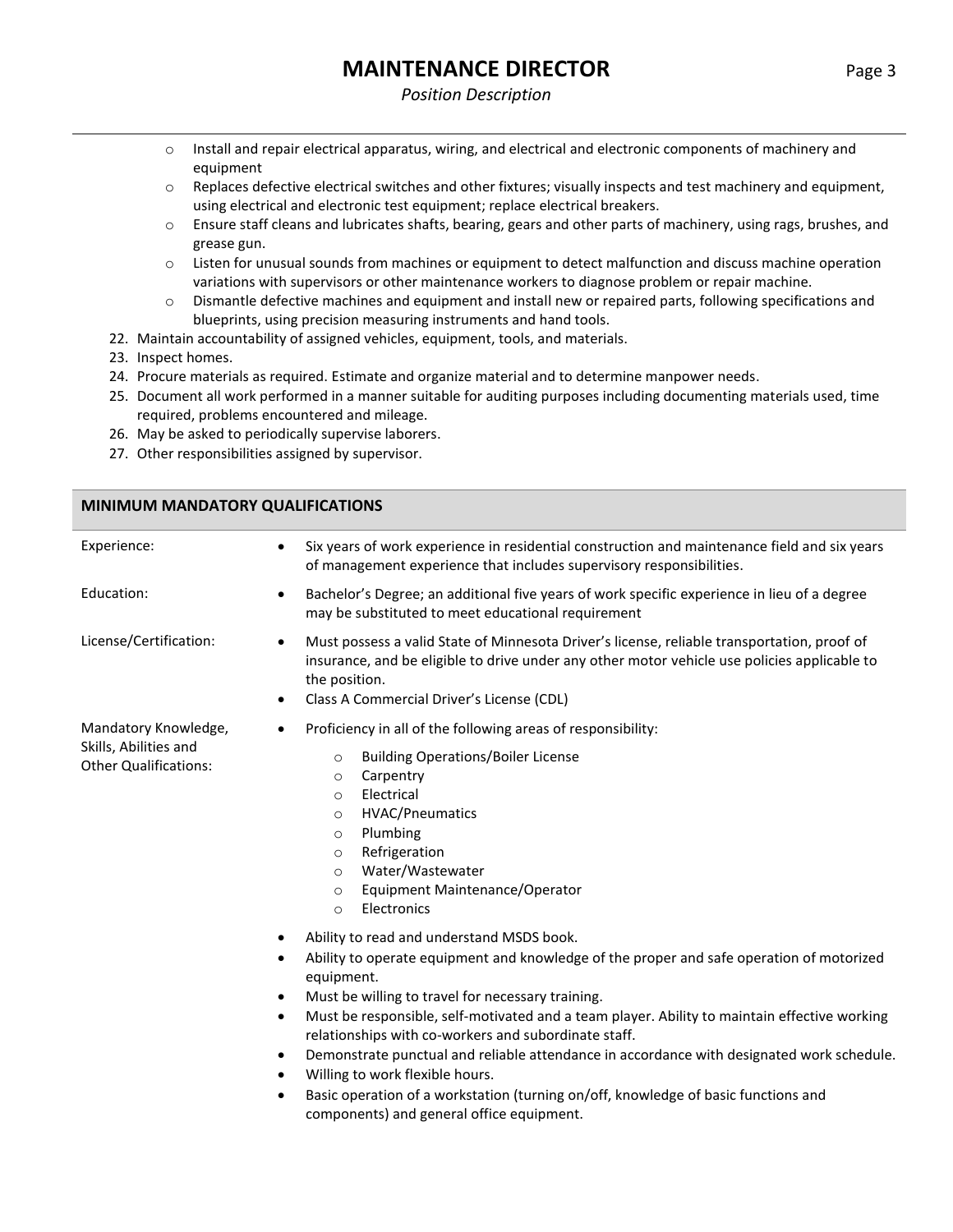### *Position Description*

- Possess a valid Minnesota's driver's license and insurable under the RTC Auto insurance policy.
- Ability to perform other duties as assigned.
- A record of satisfactory performance in all prior and current employment as evidenced by positive employment references from previous and current employers.
- Good working relationships with the general public and Indian leadership.
- Must be able to type with minimal errors.
- Ability to communicate effectively orally and in writing.
- Basic operation of a workstation (turning on/off, knowledge of basic functions and components) and general office equipment Use/storage/maintenance of multiple usernames and passwords. Computer-related problem-solving skills through the use of available trainings and help desk.
- Knowledge of Microsoft Office Suite (Word, Excel, etc.), internet software and appropriate storage of electronic files.
- Ability to perform other duties as assigned.
- A record of satisfactory performance in all prior and current employment as evidenced by positive employment references from previous and current employers.

#### **PREFERRED QUALIFICATIONS**

• None

| <b>WORK ENVIRONMENT</b> |                                                                                                                                                                                                                                                                                                                                                                                                                                                                                                                                                                                                                       |  |
|-------------------------|-----------------------------------------------------------------------------------------------------------------------------------------------------------------------------------------------------------------------------------------------------------------------------------------------------------------------------------------------------------------------------------------------------------------------------------------------------------------------------------------------------------------------------------------------------------------------------------------------------------------------|--|
| Work environment:       | The work environment characteristics described here are representative to those an employee<br>encounters while performing the primary functions of this job. Normal office conditions exist, and the<br>noise level in the work environment can vary from low to moderate. Limited overnight travel may be<br>required from time to time.                                                                                                                                                                                                                                                                            |  |
| Physical demands:       | The physical demands described here are representative of those that must be met by an employee to<br>successfully perform the primary functions of this job. While performing the duties of this job, the<br>employee may be required to frequently stand, walk, sit, bend, twist, talk, hear and perform repetitive<br>motions. The employee must occasionally lift and/or move up to 50 pounds. Specific vision abilities<br>required by this job include reading, distance, computer, and color vision. Talking and hearing are<br>essential to communicate with the community, visitors, employees, and members. |  |
| Mental demands:         | The employee must be able to handle frequent interruptions and must also multi-task and interact with<br>a wider variety of people.                                                                                                                                                                                                                                                                                                                                                                                                                                                                                   |  |

#### **TRIBAL AND INDIAN PREFERENCE**

The Bois Forte Band of Chippewa has implemented a Tribal and Indian Preference in Employment Policy. Pursuant to this Policy, applicants who possess the knowledge, skills, and abilities required by this position, and who are enrolled members of the Bois Forte Band of Chippewa Tribe will be given primary preference in hiring and employment for this position. Members of other federally-recognized Indian tribes will be given secondary preference for hiring and employment after providing proof of tribal membership. Tribal and Indian preference is integrated into the interview and scoring process for candidates for job positions. .

#### **OTHER**

Confidentiality: All employees must uphold all principles of confidentiality to the fullest extent. This position may have access to sensitive information and a breach of these principles will be grounds for immediate termination.